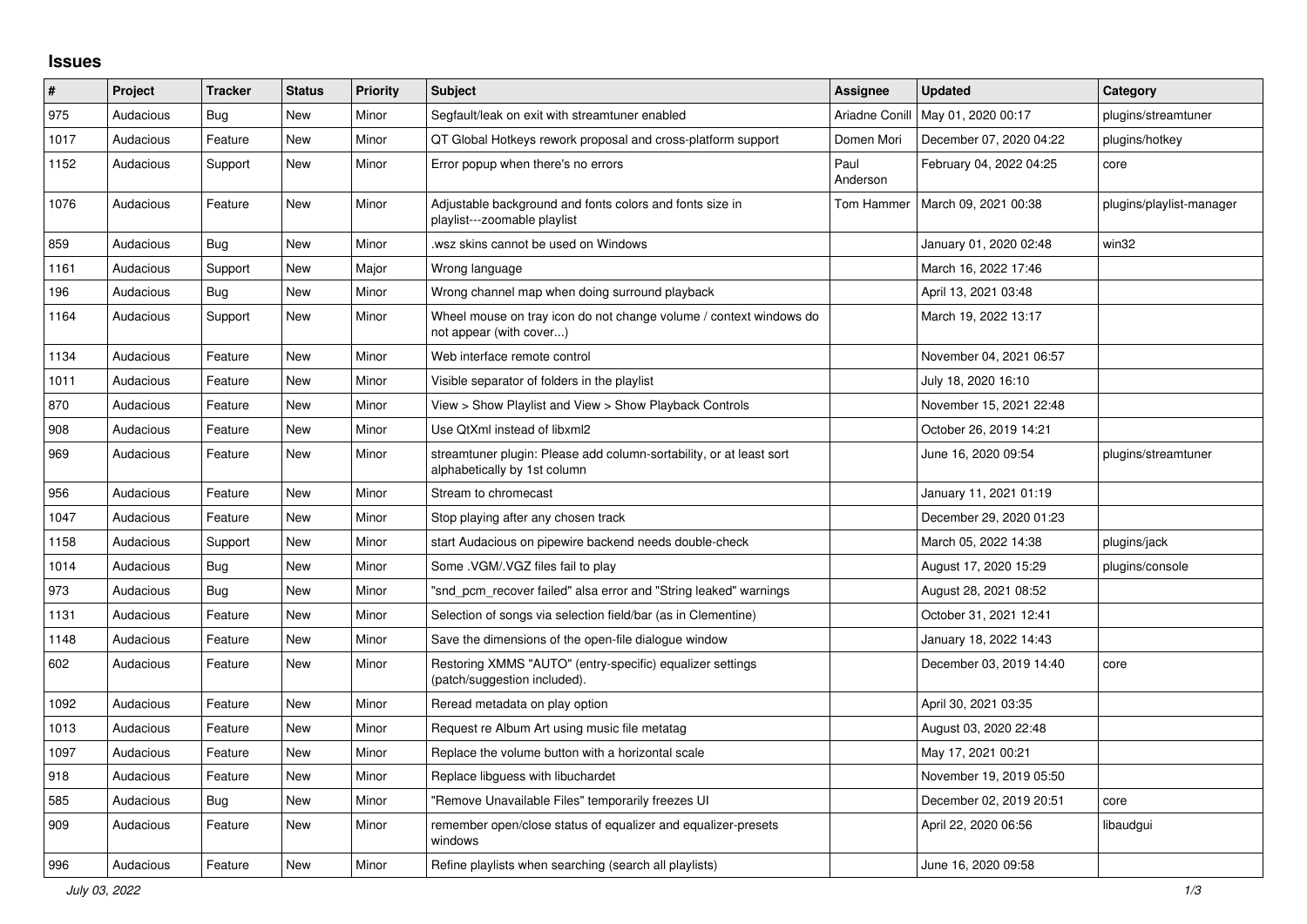| $\vert$ # | Project   | <b>Tracker</b> | <b>Status</b> | <b>Priority</b> | <b>Subject</b>                                                                                                                            | <b>Assignee</b> | <b>Updated</b>           | Category           |
|-----------|-----------|----------------|---------------|-----------------|-------------------------------------------------------------------------------------------------------------------------------------------|-----------------|--------------------------|--------------------|
| 907       | Audacious | Feature        | New           | Minor           | QtNetwork-based HTTP client                                                                                                               |                 | October 26, 2019 13:41   |                    |
| 1072      | Audacious | Feature        | New           | Minor           | QT AOSD plugin                                                                                                                            |                 | February 17, 2021 21:18  | plugins/aosd       |
| 1133      | Audacious | Feature        | New           | Major           | Provide an option to disable sorting playlists when you click column<br>header                                                            |                 | March 13, 2022 01:19     | plugins/gtkui      |
| 786       | Audacious | Feature        | <b>New</b>    | Minor           | Port global hotkeys plugin to Windows                                                                                                     |                 | January 04, 2021 21:52   | plugins/hotkey     |
| 1088      | Audacious | Feature        | New           | Minor           | plugin: status icon: ADD option to select tray mouse Middle Click action                                                                  |                 | April 11, 2021 12:05     | plugins/statusicon |
| 429       | Audacious | Feature        | <b>New</b>    | Minor           | Please enable scrobbling to libre.fm in Scrobbler 2.0                                                                                     |                 | September 02, 2019 10:35 | plugins/scrobbler2 |
| 877       | Audacious | Feature        | New           | Minor           | Please add save option to cue playlists (patch included)                                                                                  |                 | March 07, 2019 04:18     | plugins/cue        |
| 1101      | Audacious | Feature        | New           | Major           | Please add media shortcut keys for Windows 10                                                                                             |                 | December 03, 2021 16:31  | win32              |
| 1154      | Audacious | Support        | <b>New</b>    | Minor           | Playlist column Headers                                                                                                                   |                 | March 06, 2022 16:06     |                    |
| 913       | Audacious | Feature        | New           | Minor           | Play / create new playlist from selection                                                                                                 |                 | December 02, 2019 20:13  | plugins/qtui       |
| 1170      | Audacious | Feature        | New           | Minor           | Playback mode button                                                                                                                      |                 | April 22, 2022 16:01     |                    |
| 1048      | Audacious | Feature        | New           | Minor           | PipeWire support                                                                                                                          |                 | May 04, 2022 19:36       |                    |
| 1099      | Audacious | Feature        | <b>New</b>    | Minor           | Per-track ReplayGain shouldn't be enabled by default                                                                                      |                 | May 09, 2021 13:41       |                    |
| 924       | Audacious | Feature        | <b>New</b>    | Minor           | Option to replace playlist contents by drag and drop                                                                                      |                 | December 02, 2019 20:15  |                    |
| 51        | Audacious | Feature        | New           | Minor           | Option to inhibit suspend                                                                                                                 |                 | February 13, 2021 09:23  |                    |
| 1153      | Audacious | Feature        | New           | Minor           | Optional sort column for File Created/Modified date and time                                                                              |                 | February 04, 2022 16:00  | libaudgui          |
| 873       | Audacious | Feature        | New           | Minor           | Optionally make "previous track" restart current track                                                                                    |                 | June 08, 2021 22:55      |                    |
| 1160      | Audacious | Feature        | New           | Minor           | Ogg Opus support for streams                                                                                                              |                 | March 11, 2022 18:09     |                    |
| 1142      | Audacious | Feature        | <b>New</b>    | Minor           | MusicBrainz support for CD plugin                                                                                                         |                 | November 20, 2021 21:46  | plugins/cdaudio    |
| 1057      | Audacious | Feature        | New           | Minor           | Matroska (mka) chapter support                                                                                                            |                 | August 27, 2021 22:54    |                    |
| 1093      | Audacious | Feature        | New           | Minor           | Make the Song Dialog (Qt) window wider by default                                                                                         |                 | May 17, 2021 15:36       |                    |
| 993       | Audacious | Bug            | <b>New</b>    | Minor           | Lyrics for streamed content are written to cache but not read.                                                                            |                 | June 07, 2020 13:10      | plugins/lyricwiki  |
| 968       | Audacious | Feature        | New           | Minor           | Loop PSF files at normal loop points during repeat mode                                                                                   |                 | April 16, 2020 03:25     | plugins/psf        |
| 1151      | Audacious | Feature        | New           | Minor           | Load balance XSPF tracks with multiple location URIs                                                                                      |                 | January 28, 2022 19:10   |                    |
| 1071      | Audacious | Feature        | New           | Minor           | Linkage could be improved for packagers.                                                                                                  |                 | March 31, 2021 00:32     |                    |
| 1105      | Audacious | <b>Bug</b>     | New           | Major           | LADSPA host setting menu does not show up with Qt interface                                                                               |                 | December 24, 2021 18:14  | plugins/ladspa     |
| 1145      | Audacious | Support        | New           | Minor           | I started to code, I need m-tags support for audacious to tag files<br>witthout tags, and all I need is a (link to a) good documentation* |                 | February 25, 2022 05:01  |                    |
| 1108      | Audacious | Feature        | New           | Minor           | HTTPS support for Windows builds                                                                                                          |                 | December 27, 2021 04:45  | plugins/neon       |
| 1098      | Audacious | Feature        | New           | Minor           | Hide empty Services playlist sub-menu                                                                                                     |                 | May 10, 2021 09:25       | libaudgui          |
| 500       | Audacious | Feature        | New           | Minor           | fullscreen album art                                                                                                                      |                 | April 08, 2020 19:17     |                    |
| 1130      | Audacious | Feature        | New           | Minor           | folders for tabs in the playlist head (an enhancement suggestion, not a<br>bug)                                                           |                 | October 24, 2021 19:04   |                    |